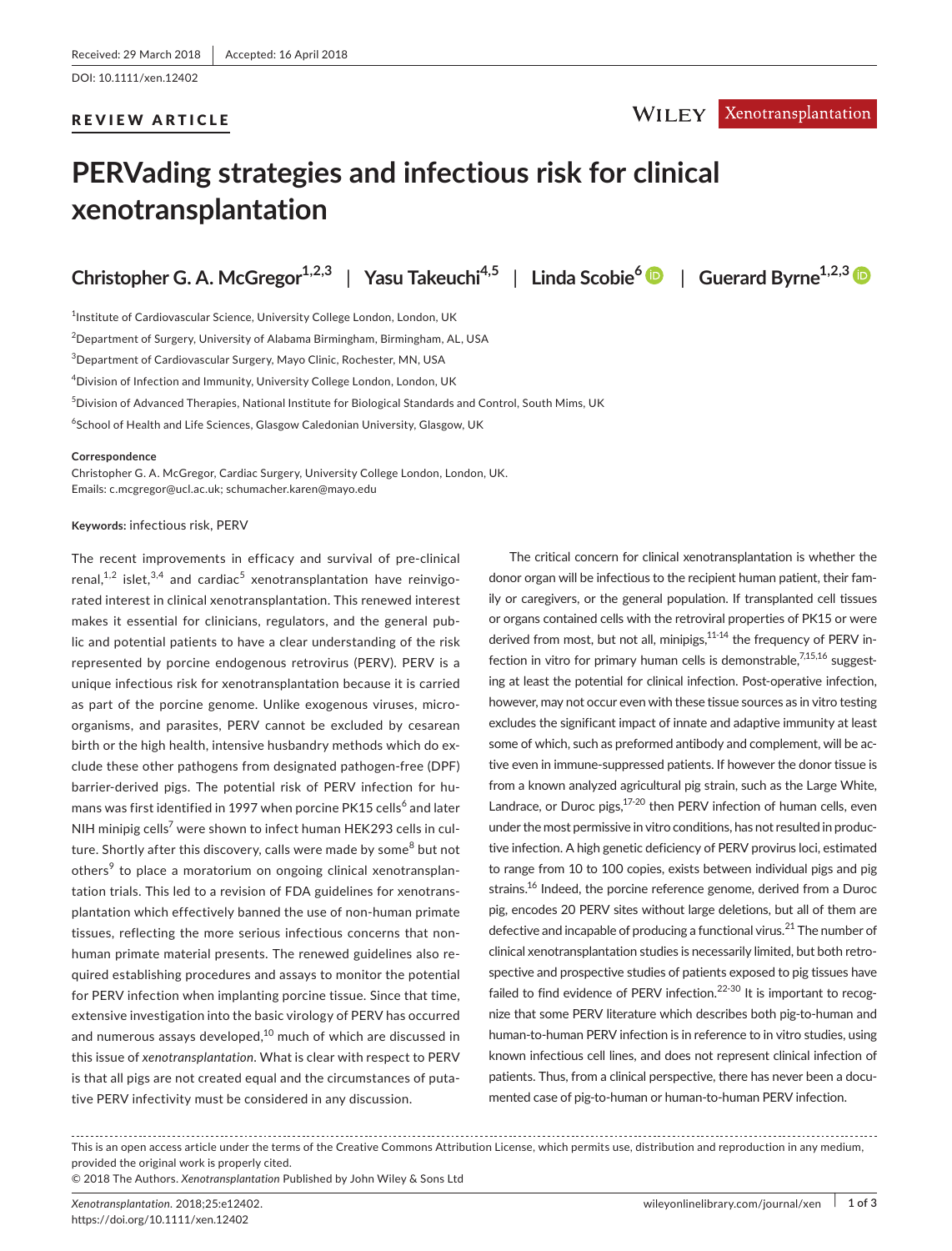**2 of 3 |**  MCGREGOR et al.

Pigs which are not able to infect HEK293 cells or primary human cell in vitro appear to share certain characteristics, a reduced frequency of human-tropic PERV-A and PERV-B sites, PERV sites with lower levels of RNA synthesis and a high frequency of sequence degeneracy. Pigs lacking the porcine-tropic PERV-C virus are also advantageous as they are incapable of producing PERV-A/C recombinants which exhibit a higher human tropism and replication rate in human cells. Animals with these characteristics can be readily identified within the agricultural strain background and using current PCR screening and next-generation sequencing methods thoroughly characterized and monitored. Recently, the CRISPR/ Cas9 gene-targeting method has been applied to PERV to engineer deletion/insertion mutations within the viral polymerase gene. $31$ This new technology further reduces the potential of PERV infection and recombination, but the frequency of karyotype anomalies raises new concerns of unforeseen genomic changes.<sup>32</sup> The live birth of CRISP/Cas9 PERV polymerase-engineered pigs, derived from PERV-C-negative fibroblast with no known PERV infectivity, is encouraging, but further analysis of these animals is necessary to exclude such unanticipated genetic effects.<sup>32</sup>

A degenerate constellation of PERV sites, naturally occurring or engineered, does not mean that the chance of infection from these tissues is zero, as recombination between different PERV sites, between PERV and other porcine endogenous retroviruses,<sup>33</sup> or between PERV and human retroviruses could theoretically result in a functional virus, but if it occurred would be at low frequency $34$  with minimal risk in clinical xenotransplantation. Selecting porcine donor tissue with fully degenerate PERV sequences does however reduce the in vitro frequency of infection from these tissues and thus is expected to proportionately reduce the likelihood of in vivo infection. If such an event occurred, in vitro studies have shown that human-tropic PERV is susceptible to antiviral therapies,  $35-37$  adding a prophylactic layer of therapeutic control to the donor preventative considerations described above.

UNOS estimates that 20 people die each day on the transplant waiting list. This human loss is however an underestimate of the need for transplant organs as the chronic shortage of donor organs means that many patients who would benefit from transplantation are never placed on to the waiting list. In the last 20 years, a wealth of information on PERV and other porcine zoonotic pathogens has been generated resulting in the development of DPF barrier facilities, assays to monitor infectious zoonotic pathogens, including PERV, preventative strategies to severely limit the likelihood of PERV infection, and identification of therapeutics to treat the potential infection. While no single method can fully eliminate the theoretical risk that PERV presents, this matrix of preventative, monitoring, and therapeutic measures is a powerful rational basis to now support the clinical application of solid organ xenotransplantation.

### **ORCID**

*Linda Scobi[e](http://orcid.org/0000-0002-0727-7163)* <http://orcid.org/0000-0002-0727-7163> *Guerard Byrne* <http://orcid.org/0000-0003-1897-1289>

#### **REFERENCES**

- 1. Higginbotham L, Mathews D, Breeden CA, et al. Pre-transplant antibody screening and anti-CD154 costimulation blockade promote long-term xenograft survival in a pig-to-primate kidney transplant model. *Xenotransplantation*. 2015;22:221‐230.
- 2. Iwase H, Liu H, Wijkstrom M, et al. Pig kidney graft survival in a baboon for 136 days: longest life-supporting organ graft survival to date. *Xenotransplantation*. 2015;22:302‐309.
- 3. Shin JS, Kim JM, Kim JS, et al. Long-term control of diabetes in immunosuppressed nonhuman primates (NHP) by the transplantation of adult porcine islets. *Am J Transplant*. 2015;15: 2837‐2850.
- 4. Shin JS, Kim JM, Min BH, et al. Pre-clinical results in pig-to-nonhuman primate islet xenotransplantation using anti-CD40 antibody (2C10R4)-based immunosuppression. *Xenotransplantation*. 2018;25:e12356. [https://doi.org/10.1111/xen.12356.](https://doi.org/10.1111/xen.12356)
- 5. Mohiuddin MM, Singh AK, Corcoran PC, et al. Chimeric 2C10R4 anti-CD40 antibody therapy is critical for long-term survival of GTKO. hCD46.hTBM pig-to-primate cardiac xenograft. *Nat Commun*. 2016;7:11138.
- 6. Patience C, Takeuchi Y, Weiss RA. Infection of human cells by an endogenous retrovirus of pigs. *Nat Med*. 1997;3:282‐286.
- 7. Wilson CA, Wong S, Muller J, Davidson CE, Rose TM, Burd P. Type C retrovirus released from porcine primary peripheral blood mononuclear cells infects human cells. *J Virol*. 1998;72:3082‐3087.
- 8. Bach FH, Fishman JA, Daniels N, et al. Uncertainty in xenotransplantation: Individual benefit versus collective risk. *Nat Med*. 1998;4:141‐144.
- 9. Sachs DH, Colvin RB, Cosimi AB, et al. Xenotransplantation-caution, but no moratorium. *Nat Med*. 1998;4:372‐373.
- 10. Godehardt AW, Rodrigues Costa M, Tonjes RR. Review on porcine endogenous retrovirus detection assays–impact on quality and safety of xenotransplants. *Xenotransplantation*. 2015;22:95‐101.
- 11. Oldmixon BA, Wood JC, Ericsson TA, et al. Porcine endogenous retrovirus transmission characteristics of an inbred herd of miniature swine. *J Virol*. 2002;76:3045‐3048.
- 12. Quinn G, Wood JC, Ryan DJ, et al. Porcine endogenous retrovirus transmission characteristics of galactose alpha1-3 galactosedeficient pig cells. *J Virol*. 2004;78:5805‐5811.
- 13. Semaan M, Rotem A, Barkai U, Bornstein S, Denner J. Screening pigs for xenotransplantation: prevalence and expression of porcine endogenous retroviruses in Gottingen minipigs. *Xenotransplantation*. 2013;20:148‐156.
- 14. Martin SI, Wilkinson R, Fishman JA. Genomic presence of recombinant porcine endogenous retrovirus in transmitting miniature swine. *Virol J*. 2006;3:91.
- 15. Martin U, Winkler ME, Id M, et al. Productive infection of primary human endothelial cells by pig endogenous retrovirus (PERV). *Xenotransplantation*. 2000;7:138‐142.
- 16. Wilson CA. Porcine endogenous retroviruses and xenotransplantation. *Cell Mol Life Sci*. 2008;65:3399‐3412.
- 17. Costa MR, Fischer N, Gulich B, Tonjes RR. Comparison of porcine endogenous retroviruses infectious potential in supernatants of producer cells and in cocultures. *Xenotransplantation*. 2014;21:162‐173.
- 18. Herring C, Quinn G, Bower R, et al. Mapping full-length porcine endogenous retroviruses in a large white pig. *J Virol*. 2001;75:12252‐12265.
- 19. Lee J-H, Webb GC, Allen RDM, Moran C. Characterizing and mapping porcine endogenous retroviruses in westran pigs. *J Virol*. 2002;76:5548‐5556.
- 20. Yu SL, Jung WY, Jung KC, et al. Characterization of porcine endogenous retrovirus clones from the NIH miniature pig BAC library. *J Biomed Biotechnol*. 2012;2012:482568.